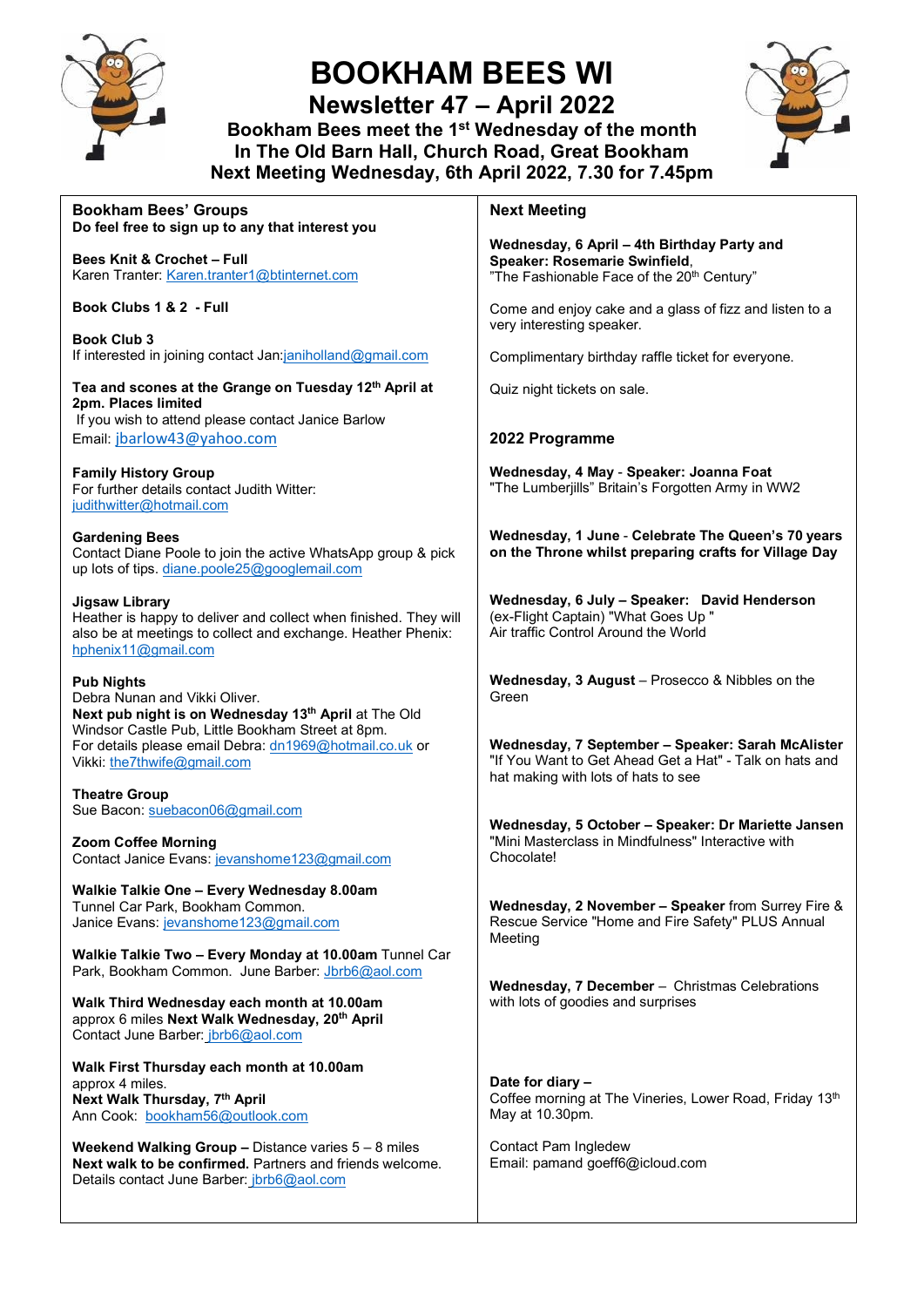# BOOKHAM BEES WI News and Announcements

### **Theatre Trip – Report by Sue Bacon**

.

I am looking to take a group up to the New Wimbledon Theatre to see Chicago on Thursday 19<sup>th</sup> May if anyone is interested.

Lots of interesting things coming on locally at G Live/ Leatherhead Theatre. Two of our members, Sandra and Irene, are rehearsing for 'Me and My Girl' on at The Nomad Theatre. I will be arranging a group visit.



Sue welcomes any suggestions for theatre visits

# **Monthly Thursday Walk – Report by Ann Cook**

This month the group met at Squires and enjoyed a walk over Sheepleas, led by Jan Gapper After a very wet few days we were glad that the weather was dry and that the area had drained well. We had to negotiate a tree that had fallen across the path in the recent storm; some of the group are more agile than others. On our return to Squires we enjoyed a snack lunch. Our next walk will be on April 7th.

If you would like to join the group please contact Ann Cook, [bookham56@outlook.com](mailto:bookham56@outlook.com)

**Wednesday Long Walk – Report by June Barber** Next long walk on the Wednesday, 20th April



**Book Club 1 – Report by Gaye Burt** Book report next month

### **Book Club 2 – Report by Anne Tait**

"The Butterfly Room. Author Lucinda Riley" A great story of love and loss, from an idyllic childhood in WW2 to being a mother and grandmother, and the trials of family life. Although some of us found the start a little slow, it greatly improved. It was easy to read and "couldn't put it down". It was a bit "chick lit", but we thoroughly loved it. Would recommend it for a holiday read. We scored it 8.5 out of 10

# **Book Club 3 – Report by Jan Holland**

We met this month to discuss Am I Nearly There Yet? - the self published memoirs of Johnny Golightly who's a neighbour of one of our group members. The style was easy to read and it took us all back to earlier times in our own lives. It was very nostalgic....

It was a bit different reading the story of someone who doesn't go on to become famous, although how he and others dealt with his early struggles was interesting and a reflection of the different times. He shared his story vividly in a frank and sometimes humorous account. Overall a worthwhile read, we scored it 7/10.

If you are interested in trying a book club, we do have room. Please get in touch for details: janiholland@gmail.com

# **Quiz Night – Friday, 20 May 2022 – Diary Note!**

TICKETS NOW ON SALE - £15 PER PERSON

Paul Wilde will be our brilliant quizmaster and we promise an evening of fun, brilliance and yummy food.

Tickets will be available at the next WI meetings and at The Wishing Well card shop in High Street, Bookham.

Make up a table of 6-8 people or we can make up a table with others for you.

# **Welfare Officer**

Janice Evans is our welfare officer. Please contact Janice if you know of any member who is poorly or going through a difficult time. Janice's email is: Jevanshome123@gmail.com

The Committee would like to thank Janice for organising Zoom coffee mornings throughout the pandemic.

# **Books**

Julie Ryder has asked if members can bring any books they no longer need to WI meetings. These will be sold on the book stall on Village Day.